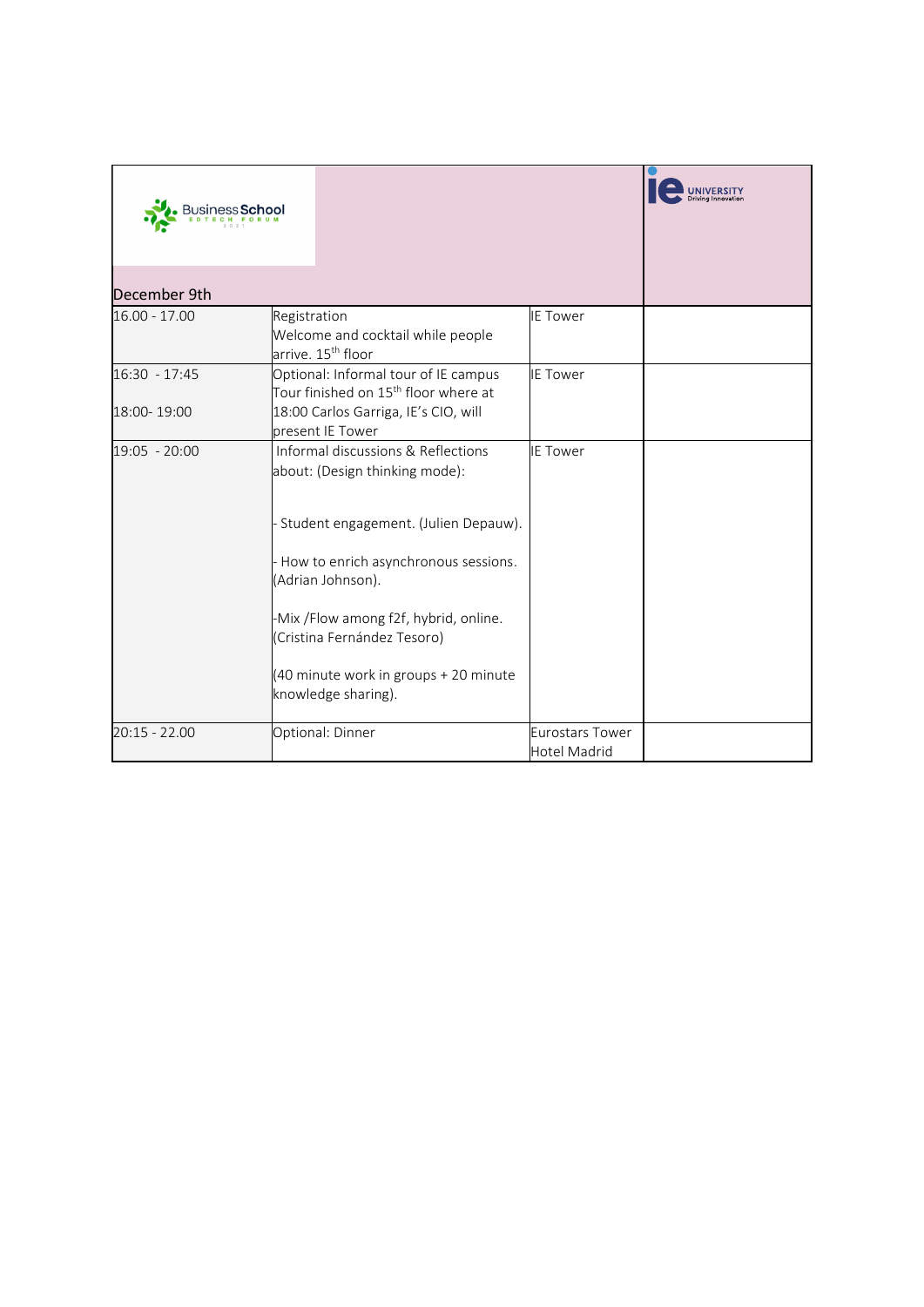|                                                             | Business <b>School</b>                                                                                                                                                                                                                                                                                                       |                                              |                                                                                                                                                                                                                                               |
|-------------------------------------------------------------|------------------------------------------------------------------------------------------------------------------------------------------------------------------------------------------------------------------------------------------------------------------------------------------------------------------------------|----------------------------------------------|-----------------------------------------------------------------------------------------------------------------------------------------------------------------------------------------------------------------------------------------------|
| December 10th                                               |                                                                                                                                                                                                                                                                                                                              |                                              |                                                                                                                                                                                                                                               |
| $9:00 - 9:30$<br>24 <sup>th</sup> Floor                     | Registration and Networking Coffee. NB:                                                                                                                                                                                                                                                                                      | <b>IE Tower</b>                              |                                                                                                                                                                                                                                               |
| 9:30-09.45<br>24 <sup>th</sup> Floor                        | <b>Opening Remarks</b>                                                                                                                                                                                                                                                                                                       | Main room<br>Organizers +<br>up to 55 guests | Committee<br>INSEAD, IMPERIAL, BI,<br>CAMBRIDGE, BOCCONI &<br><b>IE Representatives</b><br>Online moderator                                                                                                                                   |
| 09.45 - 10.15<br>24 <sup>th</sup> Floor<br>Break 10 minutes | Provocation: All back to "normal"?<br>15 minute: Presentation<br>15 minute: Q&A                                                                                                                                                                                                                                              | <b>IE Tower</b>                              | Guest speaker:<br><b>IE Dean Business School</b><br>Lee Newman<br>Facilitator                                                                                                                                                                 |
| 10:25-11:00<br>24 <sup>th</sup> Floor                       | Interactive panel session<br>Long term implications of the pandemic<br>for Edtech and Higher Education                                                                                                                                                                                                                       | <b>IE Tower</b>                              | Chair:<br>David Lefevre Director<br>Edtech Lab Imperial<br>College<br>Nick Van Dam IE Chief<br>Learning Officer & Chair<br>IE Center for Liquid<br>Learning                                                                                   |
| 11:00-11:30<br>15 <sup>th</sup> Floor                       | Coffee break + poster session. Bring your<br>posters. (To be hung up for the day)                                                                                                                                                                                                                                            |                                              |                                                                                                                                                                                                                                               |
| 11:40-12:40<br>15 <sup>th</sup> Floor                       | Innovation showcase (Short presentations).<br>Facilitated by Martín Rodríguez.<br>IE's Director at IE Publishing Department<br>Simulations in a hybrid world:<br>1.<br>Impactful sessions<br>Do non-accredited/unranked<br>2.<br>Online MBAs have any unfair<br>advantages?<br>"Learning landscape" practical<br>3.<br>case. | <b>IE Tower</b>                              | Cynthia Bowles IE Project<br>Director. IE Publishing<br><b>George Ilieve Association</b><br>MBA's<br>MacDonald Chapwanya<br>Stellenbosch Business<br>School<br>Naheema Walji: head<br><b>INSEAD UK Alumni</b><br>Association EdTech<br>Group. |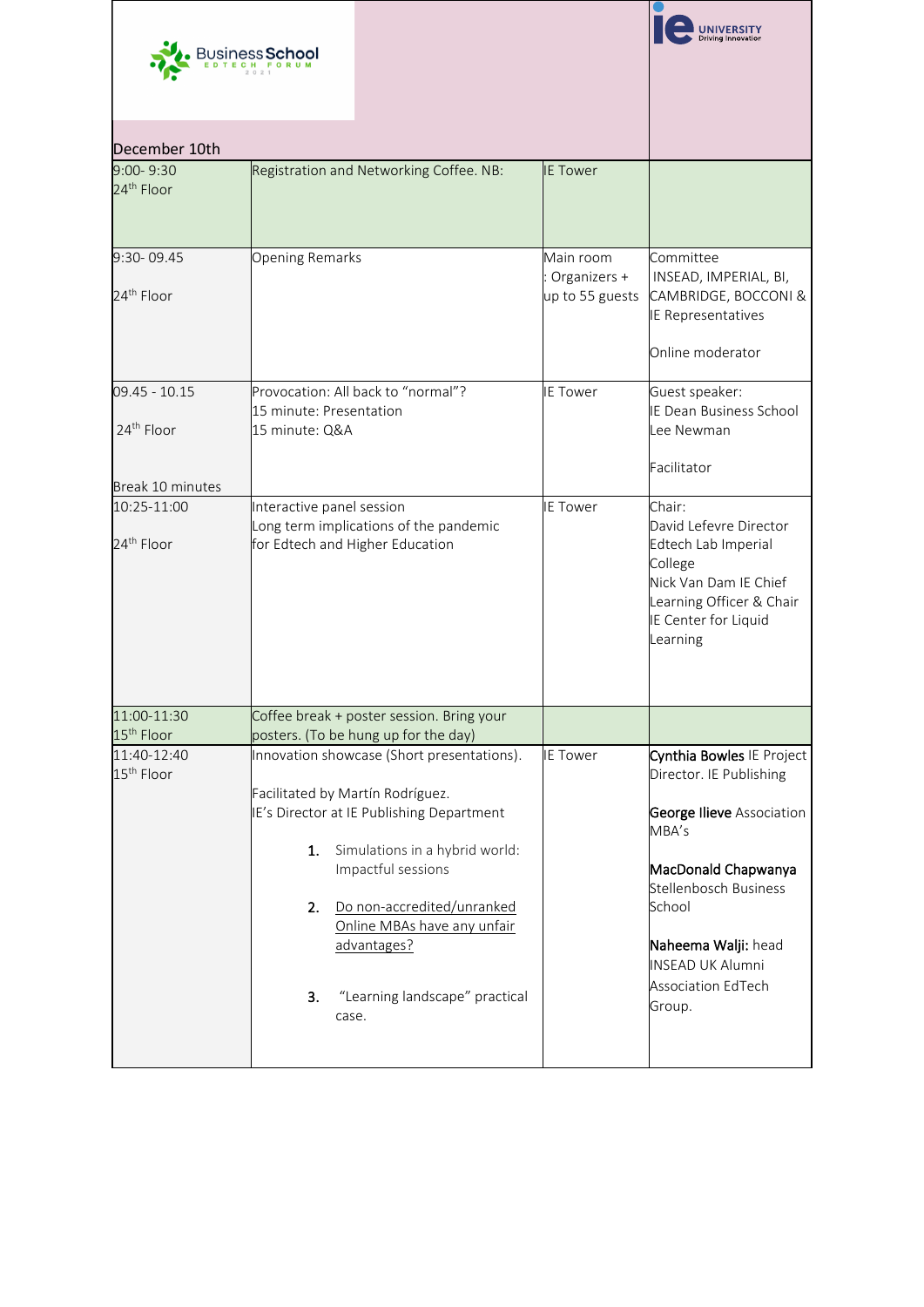|                        | Insead's insights on current<br>4.<br>challenges:                |                                    |
|------------------------|------------------------------------------------------------------|------------------------------------|
|                        |                                                                  |                                    |
|                        | The imperative for research based<br>1.                          |                                    |
|                        | solutions<br>The problem with no check on<br>2.                  |                                    |
|                        | validity                                                         |                                    |
|                        | The necessity for true empathy<br>3.                             |                                    |
|                        | The data exchange with educators<br>4.                           |                                    |
|                        | 5.<br>The power of evidence in the                               |                                    |
|                        | development of edTech (general)                                  |                                    |
|                        | The power of evidence for investors<br>6.                        |                                    |
|                        | in edTech (investor perspective: pre-                            |                                    |
|                        | investment, during early investment                              |                                    |
|                        | and beyond)<br>The current trends in research<br>7.              |                                    |
|                        | behind ed tech solutions                                         |                                    |
|                        | The call to action for the business<br>8.                        | David Sagen Bl's                   |
|                        | school audience                                                  | <b>Executive Director</b>          |
|                        |                                                                  |                                    |
|                        | BI's short learning<br>5.                                        |                                    |
|                        | modules: "Just-in-time and                                       | Adrian Johnson INSEAD<br>Professor |
|                        | stackability education".                                         |                                    |
|                        | 6.                                                               |                                    |
|                        | "Digital Escape Game" for<br>education.                          |                                    |
|                        |                                                                  |                                    |
| 12:40-13:00            | Critical success factors for the future                          | Leonardo Caporarello               |
|                        | (introduction)                                                   | Bocconi University &               |
|                        | A "crowdsourcing" session to share                               | Alastair Giffin, Mark              |
|                        | experiences (after the 'great pandemic                           | Andrews Cambridge                  |
|                        | experiment') about what works (current best                      | University<br>Online moderator     |
|                        | practices) and what doesn't                                      |                                    |
|                        |                                                                  |                                    |
|                        | Introduction (in plenary format)                                 |                                    |
| $13:00 - 14:00$        | Lunch (Finger food)                                              |                                    |
| 15 <sup>th</sup> Floor |                                                                  |                                    |
| $14:00 - 15:00$        | Critical success factors for the future                          | Online groups and F2f              |
| 15 <sup>th</sup> Floor | (breakouts)                                                      | groups.                            |
|                        | Participants in separate breakout rooms (F2f                     |                                    |
|                        | and online) produce a slide to summarise                         | Online moderator                   |
|                        | ideas on one of the following themes:                            |                                    |
|                        |                                                                  |                                    |
|                        | openness to participants'<br>1.                                  |                                    |
|                        | expectations in terms of the overall                             |                                    |
|                        | business experience, pedagogy and                                |                                    |
|                        | outcomes                                                         |                                    |
|                        | clear differentiation & maintaining a<br>2.<br>sense of identity |                                    |
|                        |                                                                  |                                    |
|                        |                                                                  |                                    |
|                        | innovation (WHAT innovations and<br>3.<br>HOW they are created)  |                                    |